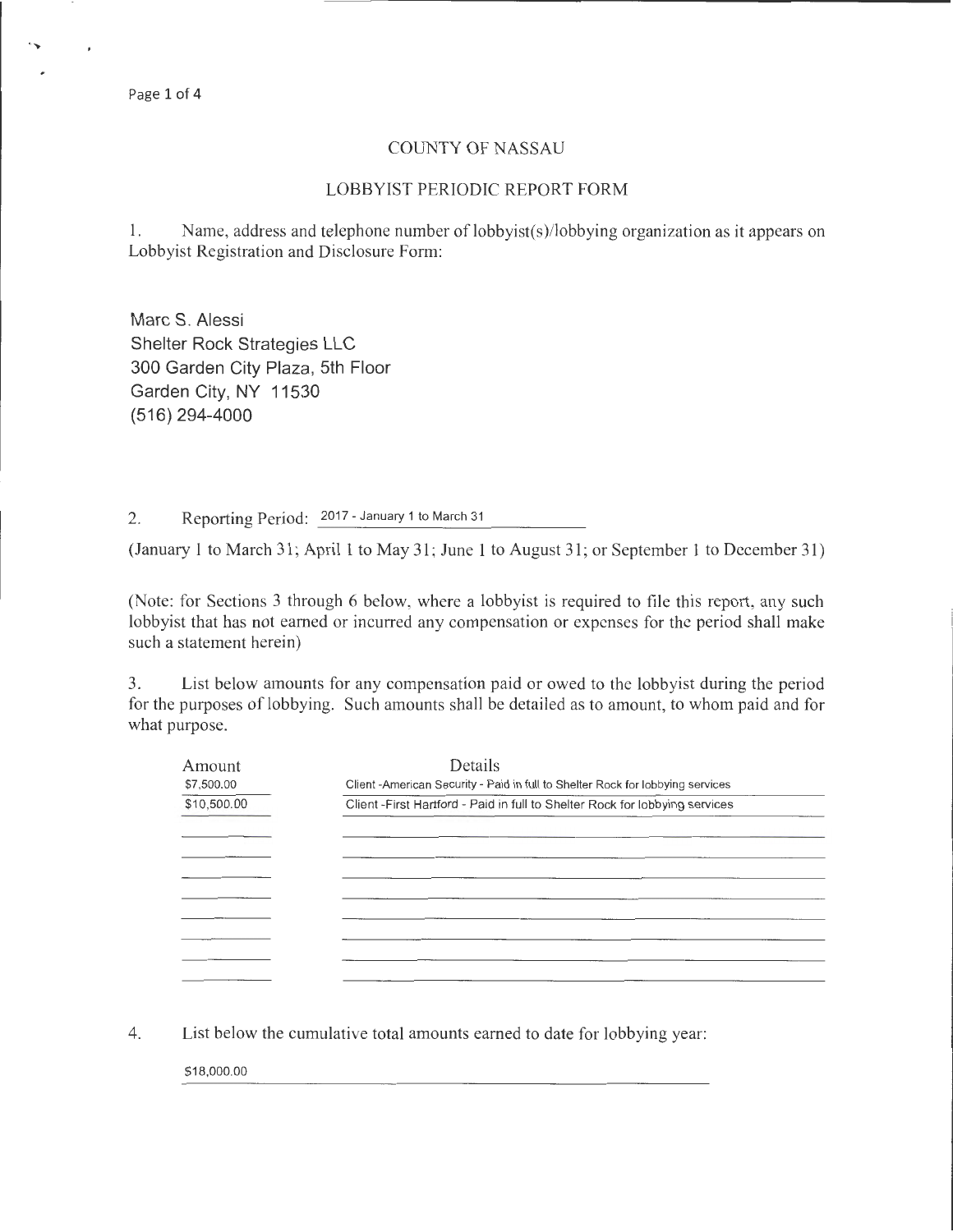Page 2 of 4

5. List below amounts for any expenses expended or incurred by the lobbyist during the period for the purposes of lobbying. Such amounts shall be detailed as to amount, to whom paid and for what purpose.

| Amount   | Details                                                 |  |
|----------|---------------------------------------------------------|--|
| \$200.00 | Client - American Security - NYS JCOPE Registration Fee |  |
| \$200.00 | Client - First Hartford - NYS JCOPE Registration Fee    |  |
|          |                                                         |  |
|          |                                                         |  |
|          |                                                         |  |
|          |                                                         |  |
|          |                                                         |  |
|          |                                                         |  |
|          |                                                         |  |
|          |                                                         |  |

6. List below the cumulative total amounts expended to date for lobbying year:

\$400.00

(In lieu of completing 7 through 10 below, you may attach a copy of your Lobbyist Registration and Disclosure Form, provided the information has not changed.)

7. List whether and where the lobbyist(s)/lobbying organization is registered as a lobbyist (e.g. Nassau County, New York State):

Secretary of State, Clerk of the House of Representatives, NYS Joint Commission on Public Ethics, Suffolk County Legislature and Nassau County.

8. Name, address and telephone number of client(s) by whom, or on whose behalf, the lobbyist is retained, employed or designated.

Client: First Hartford Corp- Tel.# (860) 646-6555- Address: 149 Colonial Rd, Manchester, CT 06405

Client: American Security Technologies- Tel.# (516) 294-6434- Address: One Commercial Avenue, Ste. 200, Garden City, NY 11530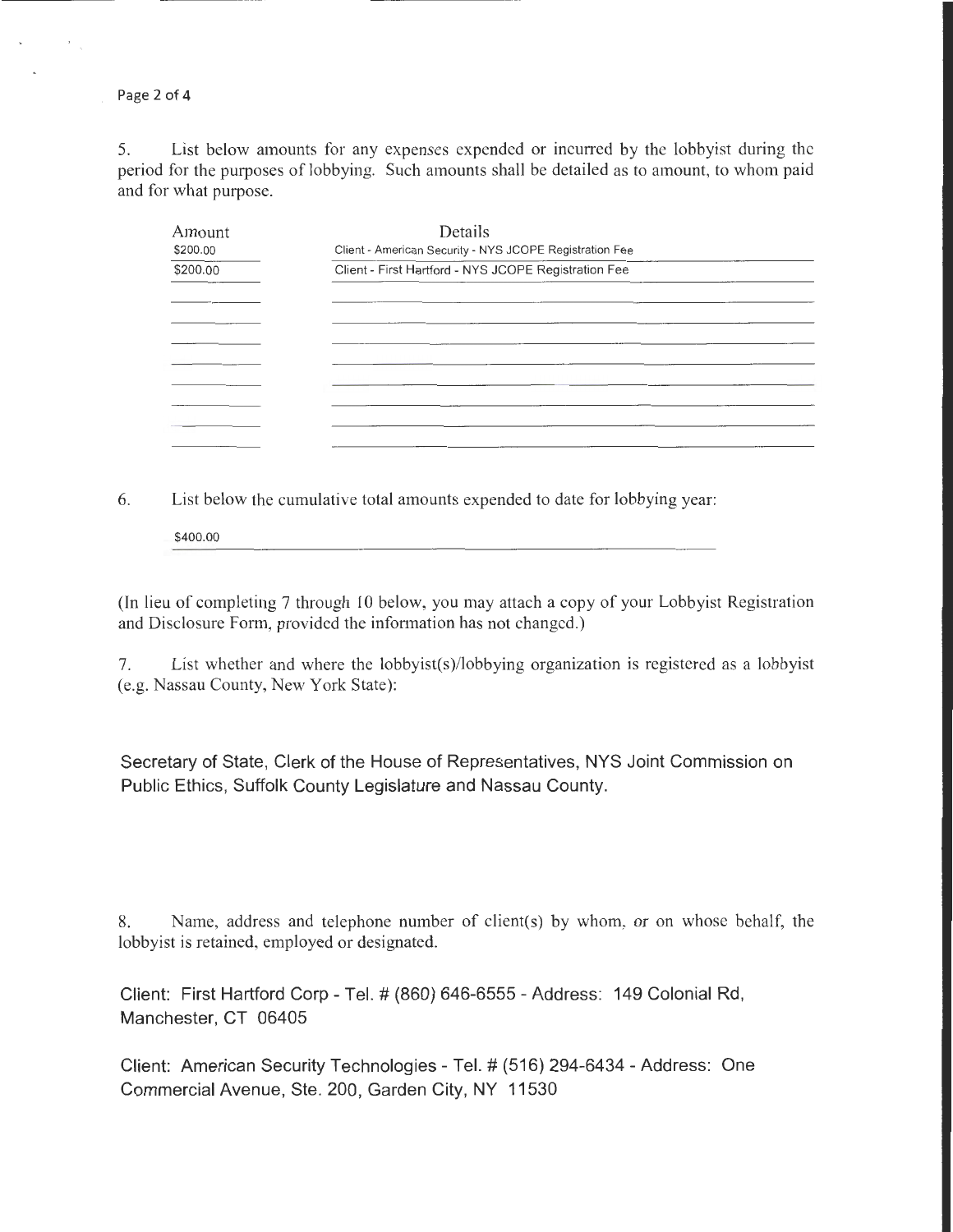Page 3 of 4

 $\mathbf{a}$ 

9. Describe lobbying activity conducted, or to be conducted, in Nassau County, and identify client(s) for each activity listed, during the Reporting Period.

First Hartford - Provide government relation services for the development of CVS/ Pharmacy and Cumberland Farms locations; and, American Security- Sale of the company's life button panic alarms and general security systems and monitoring

10. The name of persons, organizations or governmental entities before whom the lobbyist has lobbied during the period.

Nassau County Legislature, Nassau County Executive's Office, Nassau BOCES, Long Island School Districts.